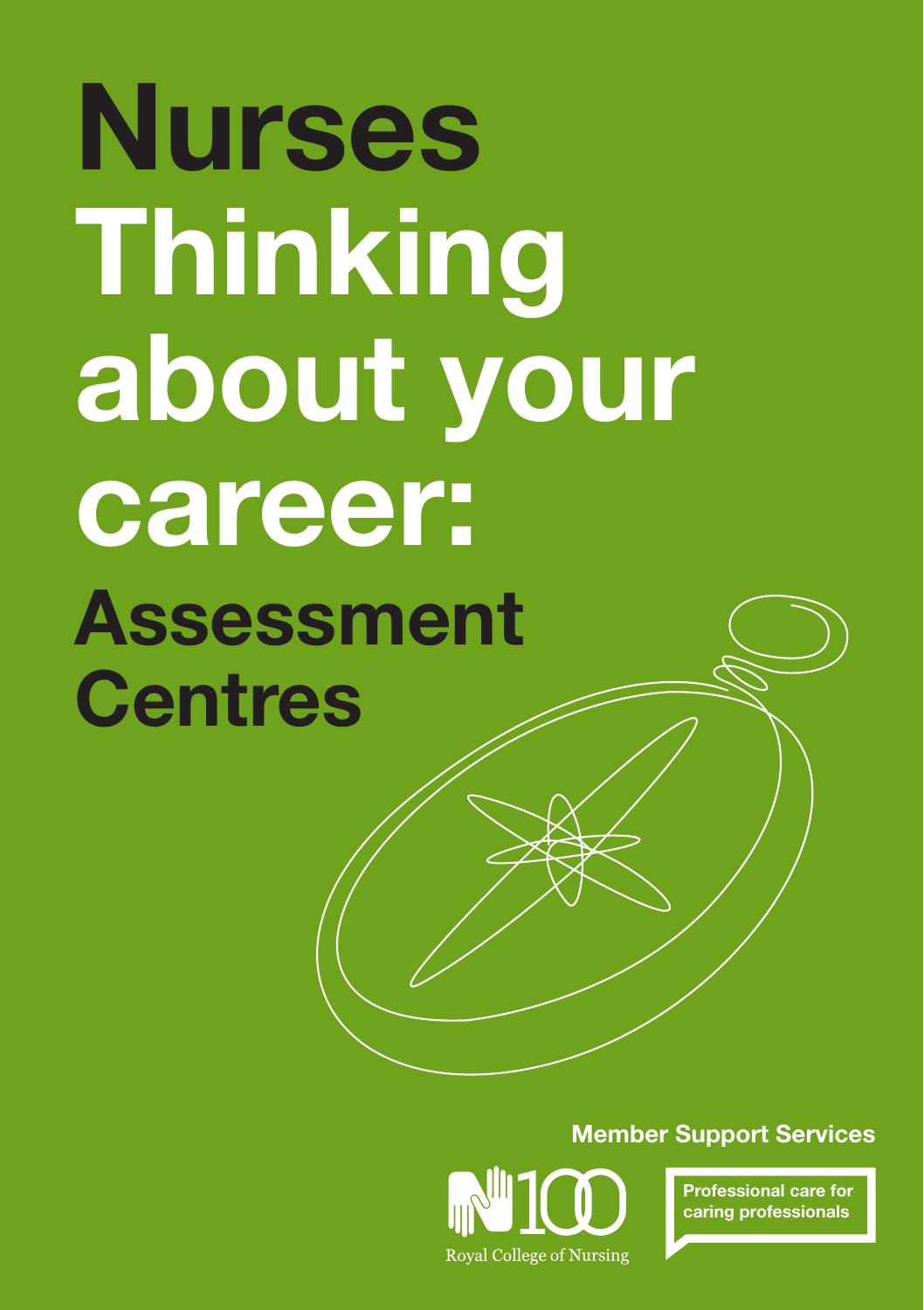# **Assessment Centres**

As part of the recruitment process, organisations use assessment centres to assess job applicants' suitability for a post, along with an interview. Employers will often use this method of selection when they are recruiting from a large pool of applicants, such as newly qualified nurses, or in response to a recruitment campaign. Assessment centres are now being used more frequently for all recruitment.

## **What is an assessment centre?**

An assessment centre consists of one or more activities to enable the selection panel to decide who best meets the requirements of the job.

# **These centres look for:**

#### **Communication**

Able to demonstrate knowledge clearly and concisely, does not interrupt others, listens attentively, demonstrates positive body language and good eye contact, contributes ideas, facilitates the contribution of others.

#### **Adaptability**

Demonstrates leadership potential, enthusiasm and determination along with the ability to deal with new situations and resolve problems with confidence.

#### **Clinical understanding**

Able to prioritise and identify appropriate clinical actions and demonstrate knowledge of theory, able to be factually accurate.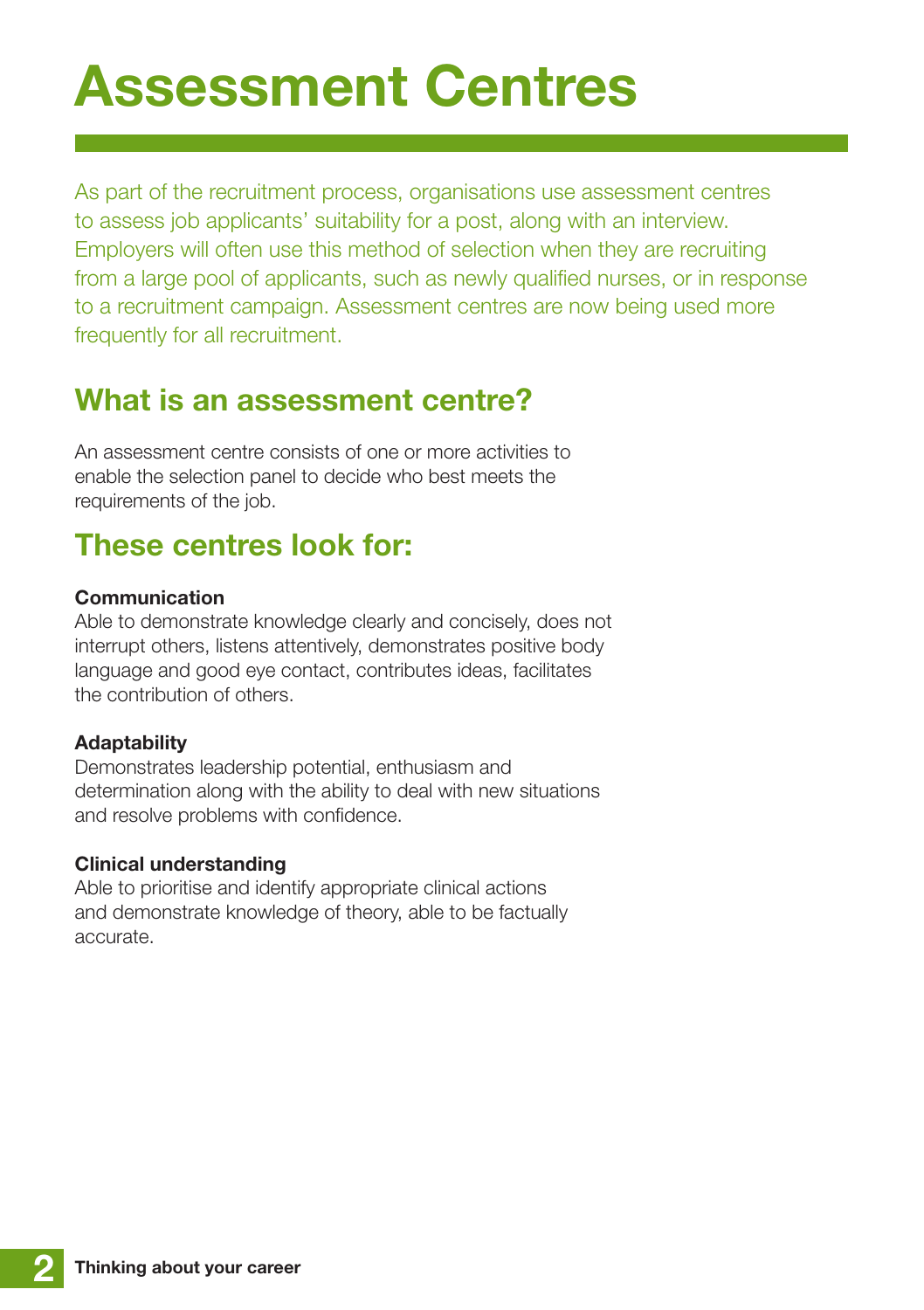

## **What to expect**

An assessment centre can last for up to four hours, with breaks between activities. You may meet the other candidates and undertake joint activities with them, although some centres will focus more on individual exercises. An assessment centre may be used as an initial screening exercise, prior to progression to interview. Or you may need to pass a certain element, such as a numeracy test, before you can progress further.

#### **Tests of numeracy and literacy skills**

Numeracy tests often include drug calculations. Literacy tests may include a written comprehension of a text, where candidates are tested on their ability to understand and summarise information and write clearly.

#### **Written scenarios/case study exercises**

These often test clinical competences and nursing knowledge. For example, you may be given a clinical scenario and a series of questions to answer, or a care planning exercise.

#### **Objective Structured Clinical Examination (OSCE)**

This is an assessment of clinical competence, where components of the competence are tested individually. Often simulation techniques are used with mannequins. For example, you may be asked to demonstrate how you would safely assess and manage a patient presenting with a specific problem.

#### **Presentations**

You may be asked to present on a topic, either sent in advance of the assessment date or given on the day, with time allowed to prepare the presentation beforehand.

#### **Group discussion about a topic**

You may be given a topic to discuss, or a problem to solve. Often employers are testing communication skills, checking that you interact well with others, listen to them and contribute, to the task. Success depends on contributing enough, without dominating and interrupting the discussion. It is helpful to stay positive throughout and to reflect on what has been discussed periodically.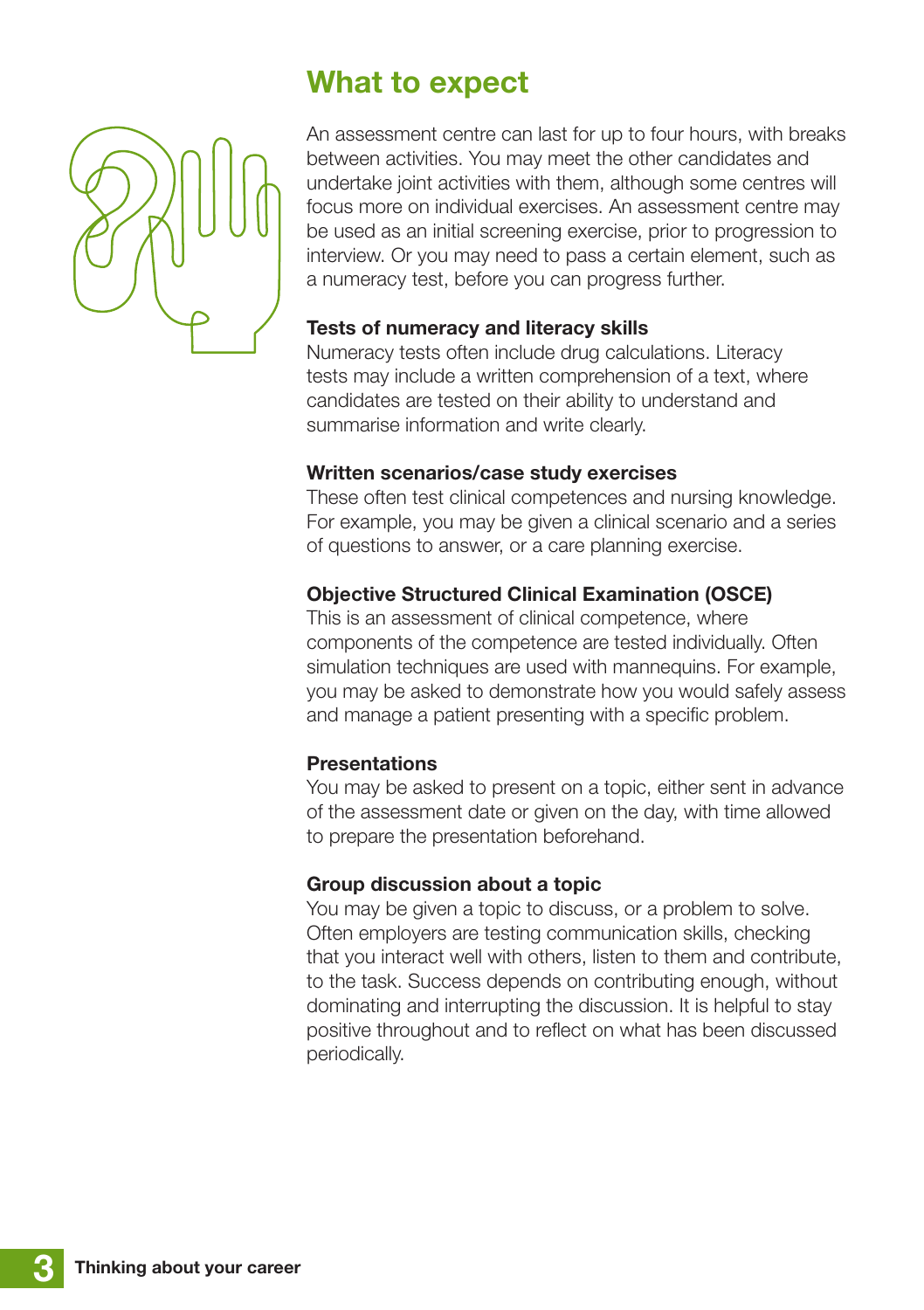#### **Role-play exercises**

You may be asked to work with other candidates to show how you would respond to a professional scenario. Sometimes actors or one of the assessors will play the role of a patient or client. You will usually be provided with briefing information and preparation time and you should behave as you normally would in your nursing role.

#### **Psychometric tests**

Psychometric tests are structured assessment methods. They may include aptitude or ability tests, personality questionnaires, or a combination of both. Employers may be keen to look for certain values or attitudes which are necessary for providing compassionate, dignified care.

# **Scoring schemes**

You will usually be rated on your performance in each of the component sections of the assessment. Employers will select the candidate(s) with the two highest overall score(s). Some tests may have a right or wrong answer. In other tests, employers will mark against a scale according to specific criteria.

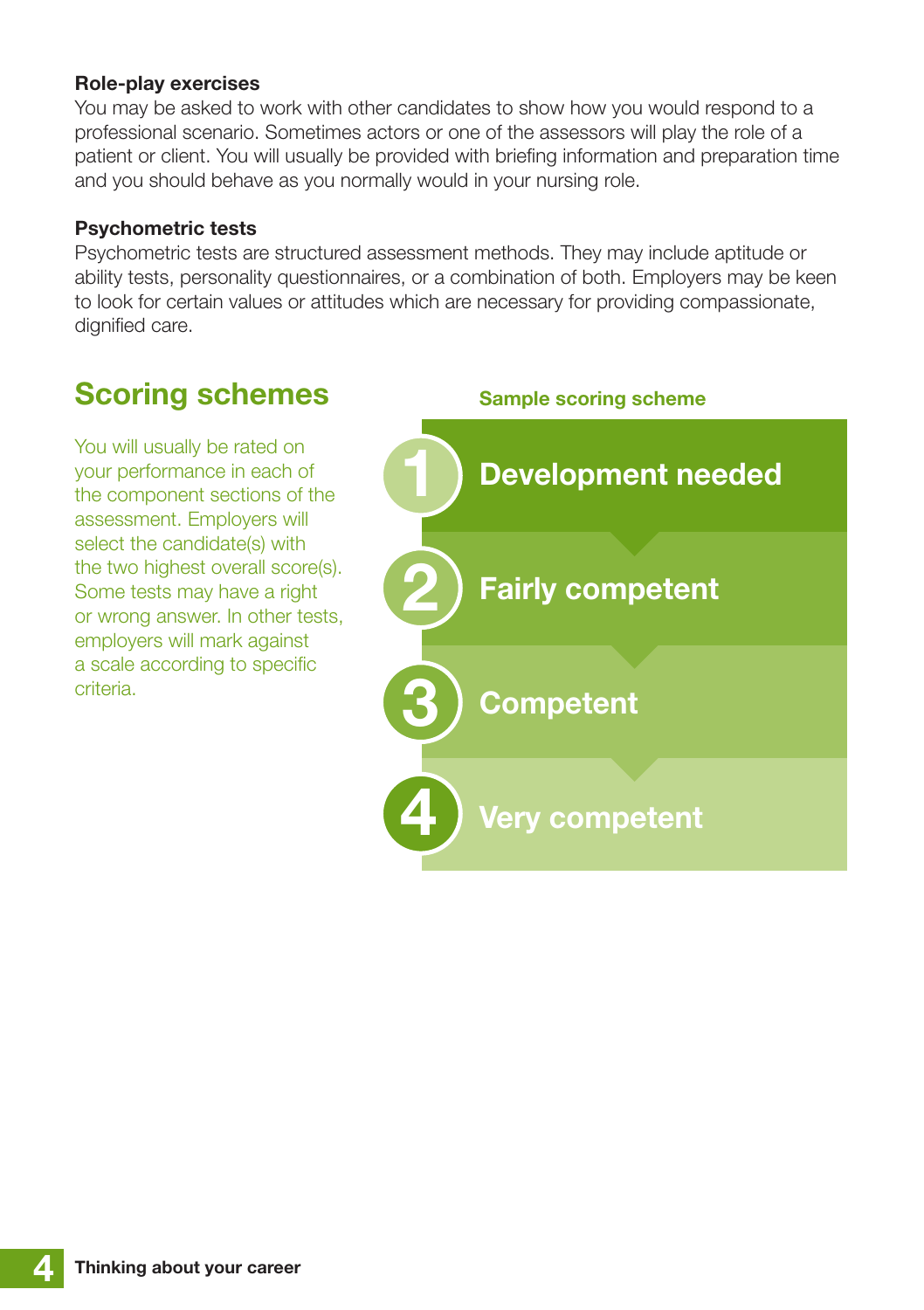### **Assessment centre tips**

- You will be assessed against the criteria outlined in the job description and person specification, so it is important that you know these documents well.
- **•** Read the guidance notes carefully. Make sure you take stationery if asked.
- **•** Visit the employer's website so you know as much about the organisation as possible.
- **•** Reflect on your own style and its impact on potential group activities. If you are naturally very talkative, remind yourself that you may need to focus more on listening. If you are very quiet, remember that you will need to speak up to make an impact on the assessors.
- **•** Reflect on your "best self". Think of a time when you have worked really well in a team or when your contribution was valued by colleagues or patients. Think about the skills you used in that situation and the behaviours you displayed.



- **•** If you have a disability that may affect your performance in any activities, make sure you let the employer know beforehand.
- **•** Plan your outfit and make sure you look clean, smart and professional.
- **•** Make sure you plan your journey and how long it will take, allowing for delays.
- **•** Get plenty of rest the day before as it will be quite tiring.
- **•** Be positive and enthusiastic, but don't act. Try not to see the other candidates as competitors.
- **•** Assume that you are being assessed at all times.
- **•** Have good eye contact with the people you meet and smile when appropriate.
- **•** Make sure you read all of the information relevant to each task and listen carefully to any instructions. If there is anything you are not clear about, ask one of the facilitators.
- **•** Take opportunities to have a break and take refreshments, where offered, as these will help keep up your stamina throughout the day.

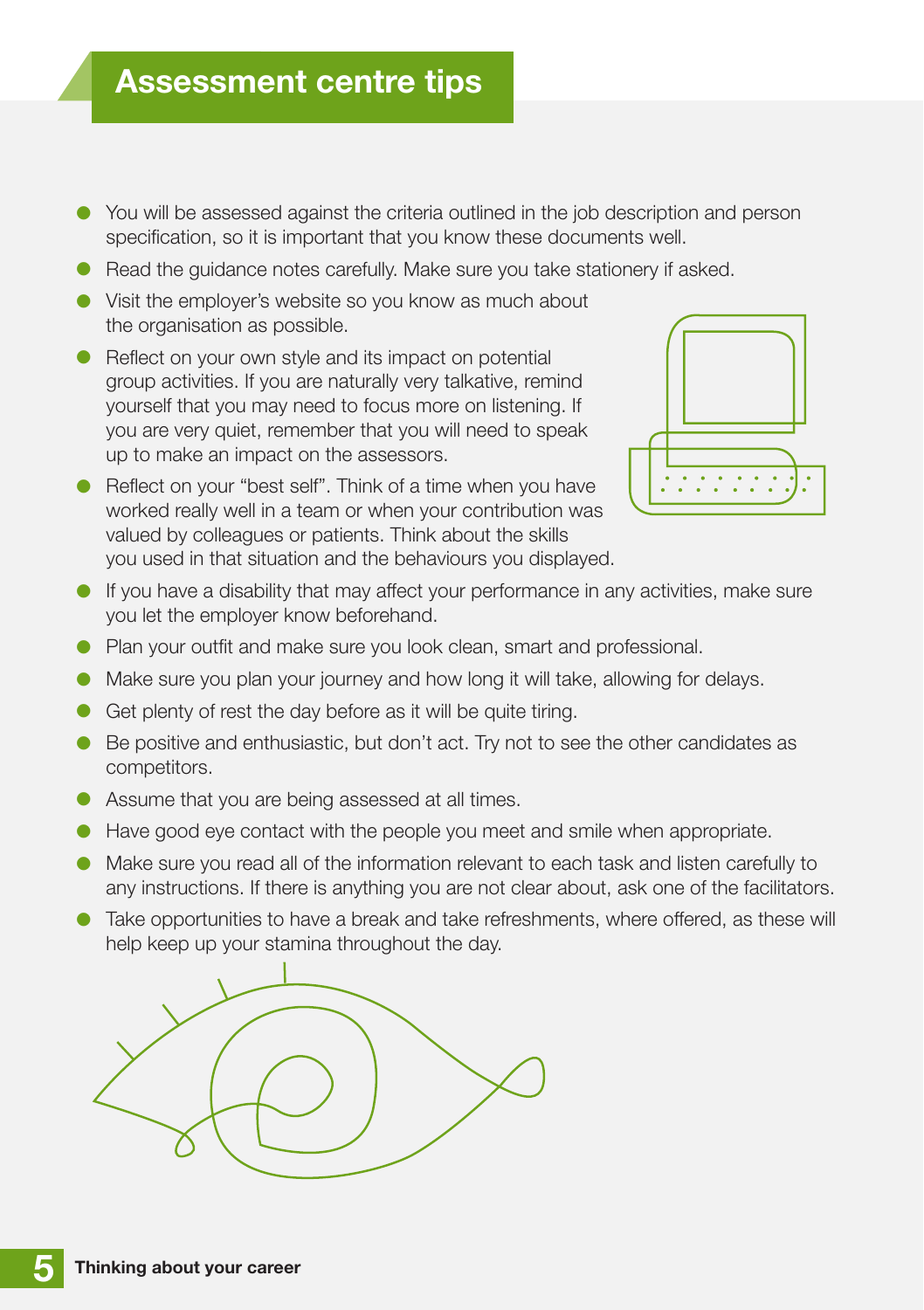# **Useful resources**

#### **RCN Direct**

#### **www.rcn.org.uk/direct**

RCN Direct is the gateway to the RCN and provides comprehensive information and advice on a whole range of issues including:

- **•** careers
- **•** employment
- **•** nursing
- **•** membership
- **•** journal subscriptions.

**Advice:** 8.30am-8.30pm, seven days a week, 365 days a year **Membership: 8.30am-8.30pm, Monday-Friday (excluding bank holidays) Tel:** 0345 772 6100 **Overseas:** 00 44 20 7647 3456

#### **RCN online**

www.rcn.org.uk/advice www.rcn.org.uk/guides www.twitter.com/thercn

The RCN Learning Zone can help you improve your numeracy skills. See www.rcn.org.uk/learningzone

The RCN Library has several drug calculation and numeracy skills books which RCN members can borrow: www.rcn.org.uk/development/library

The Graduate Careers web site, Prospects, provides guidance on preparing for assessment centres at: www.prospects.ac.uk/assessment\_centres.htm

Careers support An RCN guide for health care assistants and assistant practitioners. See: www.rcn.org.uk/publications

See: www.rcn.org.uk/careers for more information, resources and advice on careers.

Visit RCNi at www.rcni.com for continuing professional development (CPD) resources, articles, online training and more.

#### **Country specific careers services**

England www.nationalcareersservice.direct.gov.uk Wales www.careerswales.com Scotland www.skillsdevelopmentscotland.co.uk Northern Ireland www.nidirect.gov.uk/index/